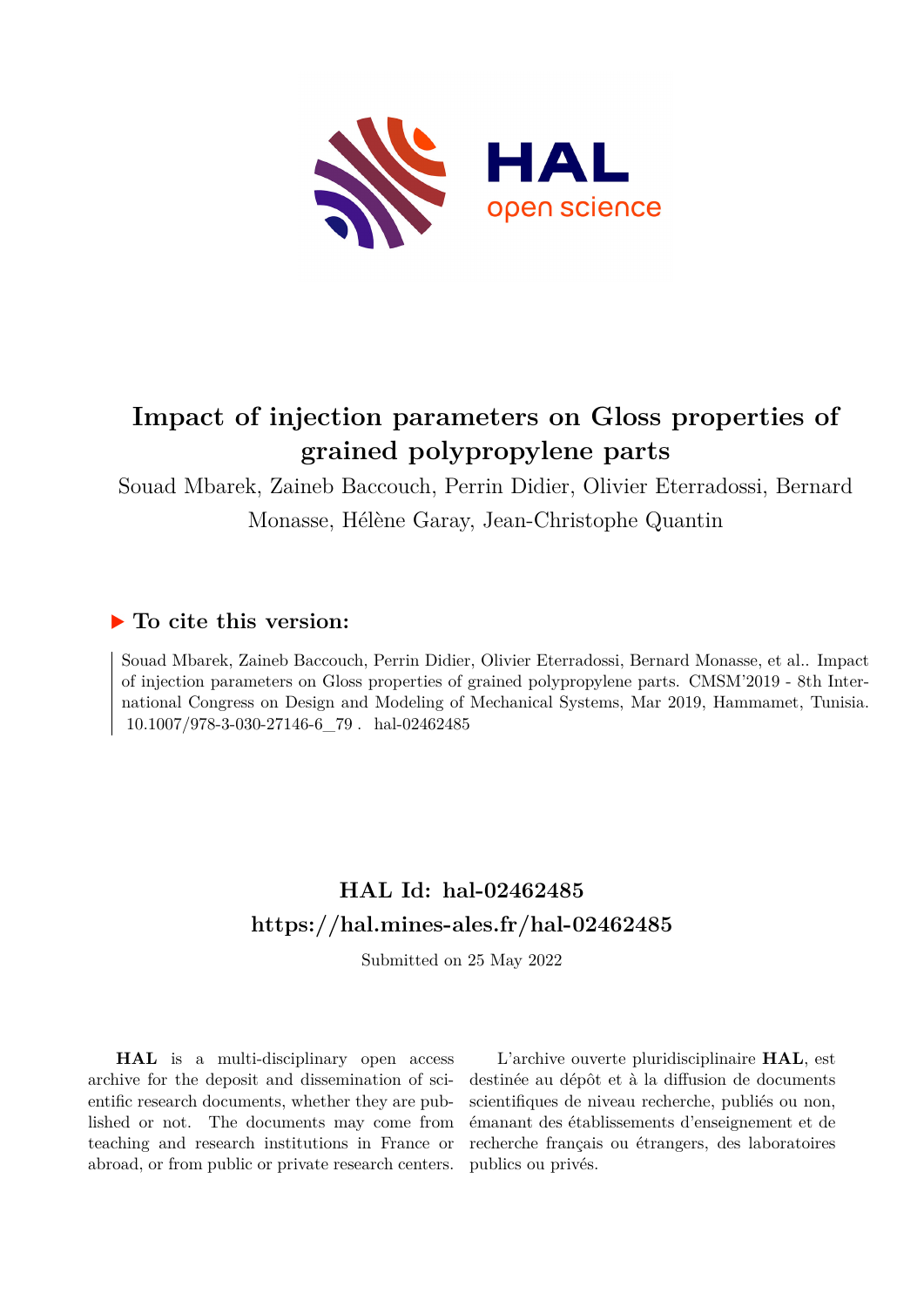# Impact of Injection Parameters on Gloss Properties of Grained Polypropylene Parts

Souad Mbarek<sup>1</sup>, Zaineb Baccouch<sup>2</sup>, Didier Perrin<sup>3</sup>, Olivier Eterradossi<sup>3</sup>, Bernard Monasse<sup>4</sup>, Helene Garay<sup>3</sup>, and Jean-Christophe Quantin<sup>3</sup>

<sup>1</sup> Mechanical Laboratory of (LMS), LR11ES36, National School of Engineers of Sousse, Sousse, Tunisia

<sup>2</sup> Laboratory of Electromechanical Systems, LR99ES36, University of Sfax, National School of Engineers of Sfax, Sfax, Tunisia

<sup>3</sup> Centre des Matériaux des Mines d'Alès (C2MA), Ecole des mines d'Alès, Alès, France

<sup>4</sup> Centre de Mise en Forme des Matériaux (CEMEF), Ecole des mines de Paris, Paris, France

Abstract. This paper deals with the optical and colorometric properties of the recycled polymer during numerous internal reprocess. The effects of the number of grinding-injection cycles, three process parameters (material temperature, mold temperature, and injection rate) were investigated. One most limit for this kind of study is the large number of experiments that requires long time and significant investments. The idea is to vary five injection parameters (Tmaterial, Tmold, injection rate for five injection cycles using statistical approach. The five variables were investigated at three industrial used levels. The number of recycling varies from cycle 0 to cycle 4 at five levels. The complete matrix for screening was designed using D-optimal quadratic design. The experimental design was generated with the statistical software MODDE 10.1-Umetrics. A set of 42 experiments was carried out to determine the influence of injection parameters, polluant and recycling on the appearance properties of smooth and grained surfaces. The statistical software package Nemrodw® version 2007, LPRAI (Marseille, France) was used to analyze the experimental design.

Keywords: Recycling  $\cdot$  Gloss properties  $\cdot$  PP  $\cdot$  Experimental design

# 1 Introduction

Nowadays, appearance properties of injected objects are one of the most defies for automotive industries. The necessity of recycling was also added for quality commitment. In fact, recycled polymer improve cost performance [1]. Nevertheless, this recycling process often brings unfavorable effects, e.g., an increase in appearance properties. In order to accomplish this compromise between recycling and good esthetic of produces, studies on the effect of recycling on the appearance properties of polymers are re-quired [2]. The effect of recycling on optical properties of polymer films has been few analyzed in the literature  $[3-5]$  Among other plastics, polypropylene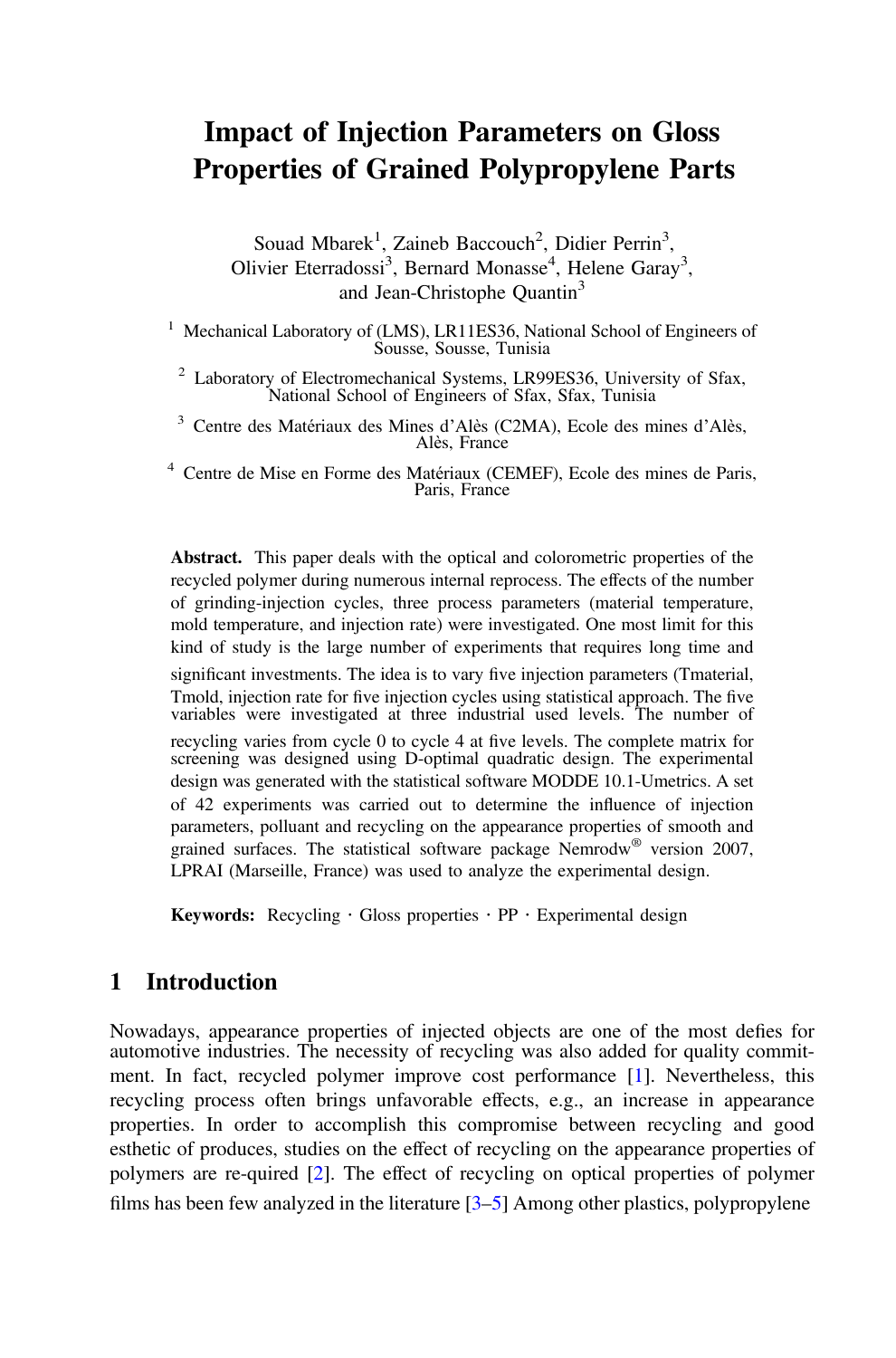(PP) is a commodity polymer products and used in large quantities for automative applications [6, 7]. The main reasons for the success of PP are its quite good price/performance ratio, its excellent mechanical properties, and suitable optical characteristics  $[8-10]$ . In fact, the massive consumption of this polymer makes its recycling strategically very important for the environmental policy of industry [11] Conversely, appearance properties of polymer products are mostly fixed by the processing parameters. A low cavity surface temperature lead to a precipitately polymer melt freeze. Subsequently, a frozen layer will be formed during filling process at the inter-face between the hot polymer melt and the cold mould cavity. This phenomena conducts to a series of defects of the ultimate moulded parts, such as flow mark [12] weld mark [13], swirl mark, roughness [14], low gloss [11], and low replication accuracy [13].

The surface quality of plastic parts can be improved significantly by increasing mold cavity temperature [15]. A better replication of the mold texture can be achieved at a lower melt viscosity at higher shear rates and higher mold temperatures. This provides a higher gloss in smooth regions. The gloss properties had a significant effect on the color: all the factors lead to an increase in gloss showed concomitant effects of increasing the color coordinate b\* and of decreasing the lightness L\*. Studies were published showing that the processing parameters may affect the gloss of injection molded parts [9], the mold temperature commonly being considered the more important parameter to be controlled. It was shown that the mold temperature is the more relevant parameter and that a clear interaction exists between that parameter and the holding pressure.

This quantitative descriptor of appearance (gloss and color) is the consequence of a psychophysical phenomenon of visual perception correlated with a situation in which the light reflected from the surface of an opaque sample is either predominantly in the specular direction (gloss) or diffuse in all directions (color) [7]. the color depends on the illumination conditions, the observation angle, the optical characteristics of the material, the amount of the colorant present, the surface topography [6], and the gloss [3]. Work on polymeric surfaces has shown a decrease in gloss with increased roughness [15, 17, 18].

In this paper, the effect of process conditions (material temperature, mold temperature, injection rate) are investigated. The impact of recycling on the colorimetric properties of polypropylene containing 2 wt% of pigment using statistical approach were evaluated.

## 2 Materials and Techniques

#### 2.1 Materials

The PP homopolymer SABIC<sup>®</sup> PP 575P produced by SABIC Europe was used in the experiments. SABIC® PP 575P is an homopolymer for injection molding. A masterbach supplied by Clariant was used to obtain a gray-beige complexion. The masterbach was characterized with EDS analysis by scanning electron microscopy. The analyze show the presence of:  $CaCO<sub>3</sub>$  (calcium carbonate),  $TiO<sub>2</sub>$  (titanium dioxide) and  $Sb<sub>2</sub>O<sub>3</sub>$ (Antimony trioxide). Blending of PP with 2 wt% of pigments (masterbatch) was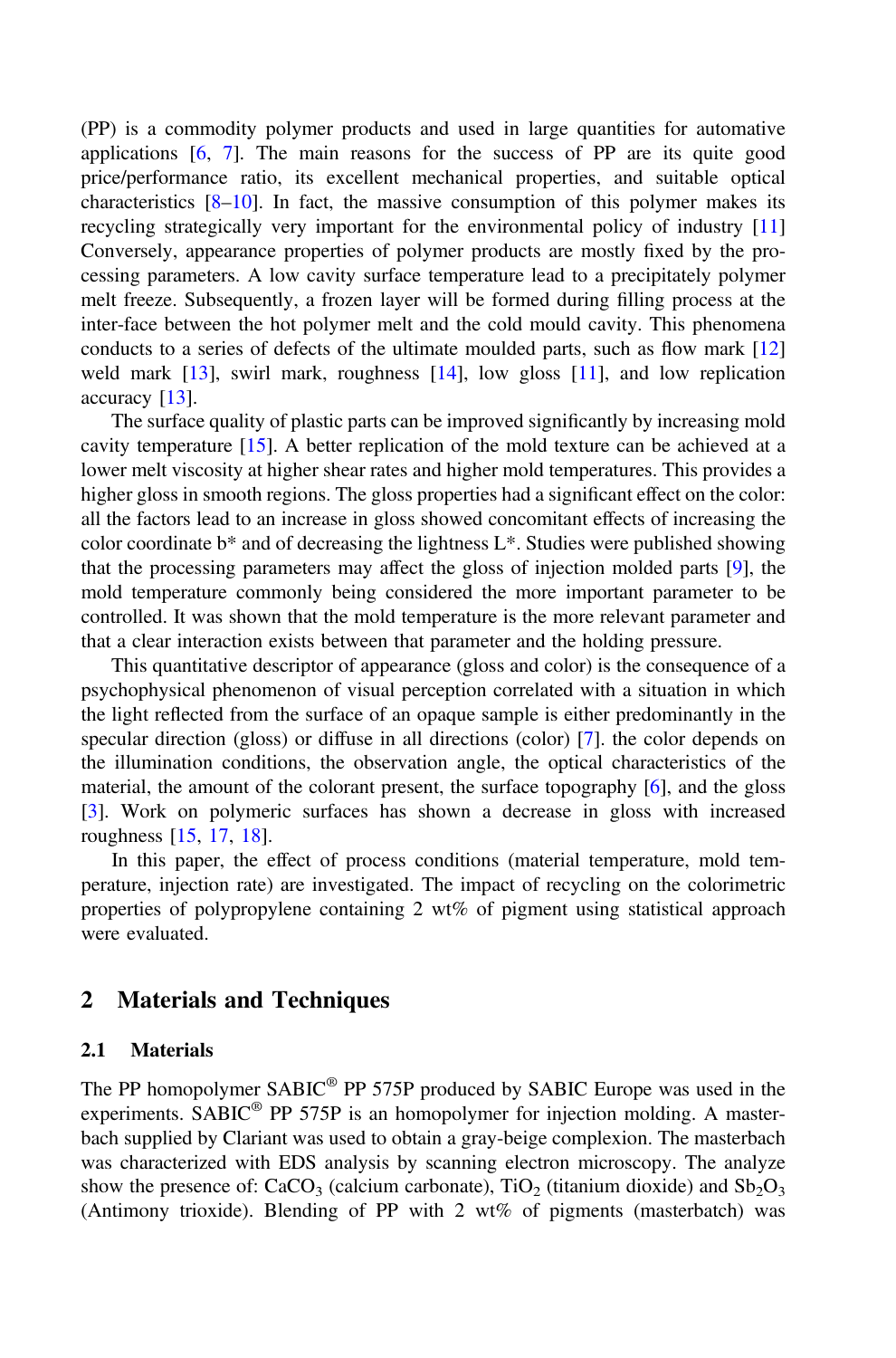performed in the PEP "plastics technical center" with a co-rotating intermeshing twinscrew extruder (Clextral EVOLUM HT 32, diameter 32 mm, centerline distance 21 mm) with a length to diameter ratio L/D 44. The screw profile is made of conveying and kneading elements, also using opposite pitch to ensure melting, mixing, shearing, and a good dispersion of the components. The extrusion process was carried out with a screw rotation speed of 350 rpm, at a temperature of 210  $\degree$ C and a throughput of 30 kg  $\cdot$  h<sup>-1</sup>. The colored pellets were also injection-molded to obtain samples for study.

#### 2.2 Techniques

#### 2.2.1 Polymer Processing

The mold was supplied by CFO company specialized on "Manufacturing Design Tools". The mold design was realized in C2MA to obtain samples of 100 mm 100 mm with a thickness of 2 mm. the samples show two different faces, a polished mirror surface and a rough surface. All specimens were prepared on a Krauss Maffei KM50-180CX injection-molding machine. The maximum clamping force is 50 t. During the course of experiment, corresponding to each set of experimental parameters, the 5 first injected samples are thrown away to ensure that the process was stable. PP was injected from zero to five steps of recycling. Samples are grinding with a Cutting Mill SM 300 to be reinjected.

In a purpose of understanding the effect of injection parameters and recycling on the appearance properties of polymers, several injection parameters and cycles numbers must be tested. One most limit for this kind of study is the large number of experiments that requires longtime and significant investments. The idea is to vary three injection parameters temperature of material (Tmaterial), Temperature of the mold (Tmold) and the injection rate for five injection cycles. The work material selected for the study was polypropylene because of its large use and the need to recycle it with the maintaining of good aspect properties.

The effects of four factors known to influence injection conditions, material temperature, mold temperature, injection flow and number of injection cycles were studied using a statistical approach. The three variables (materiel temperature, mold temperature and injection flow) were investigated at three industrial used levels (materiel temperature: 220, 240, 260 °C, mold temperature: 30, 50, 80 °C and injection flow: 10, 20, 40 cm<sup>3</sup>/s). The number of recycling varies from cycle 0 to cycle 4 at five levels. The complete matrix for screening was designed using D-optimal quadratic design. The experimental design was generated with the statistical software MODDE 10.1- Umetrics. A set of 45 experiments was carried out to determine the influence of injection parameters and recycling on the appearance properties of samples. The statistical software package Nemrodw® version 2007, LPRAI (Marseille, France) was used to analyze the experimental design.

The response approach involving a D-optimal quadratic design was adopted for studied the effect of injection parameters and recycling on the final response (colorimetric and gloss). Each variable (material temperature, mold temperature, injection rate) was studied at three different levels (1, 2, and 3). The four recycling cycles was studied with four levels (1, 2, 3, and 4). All variables were taken at a central coded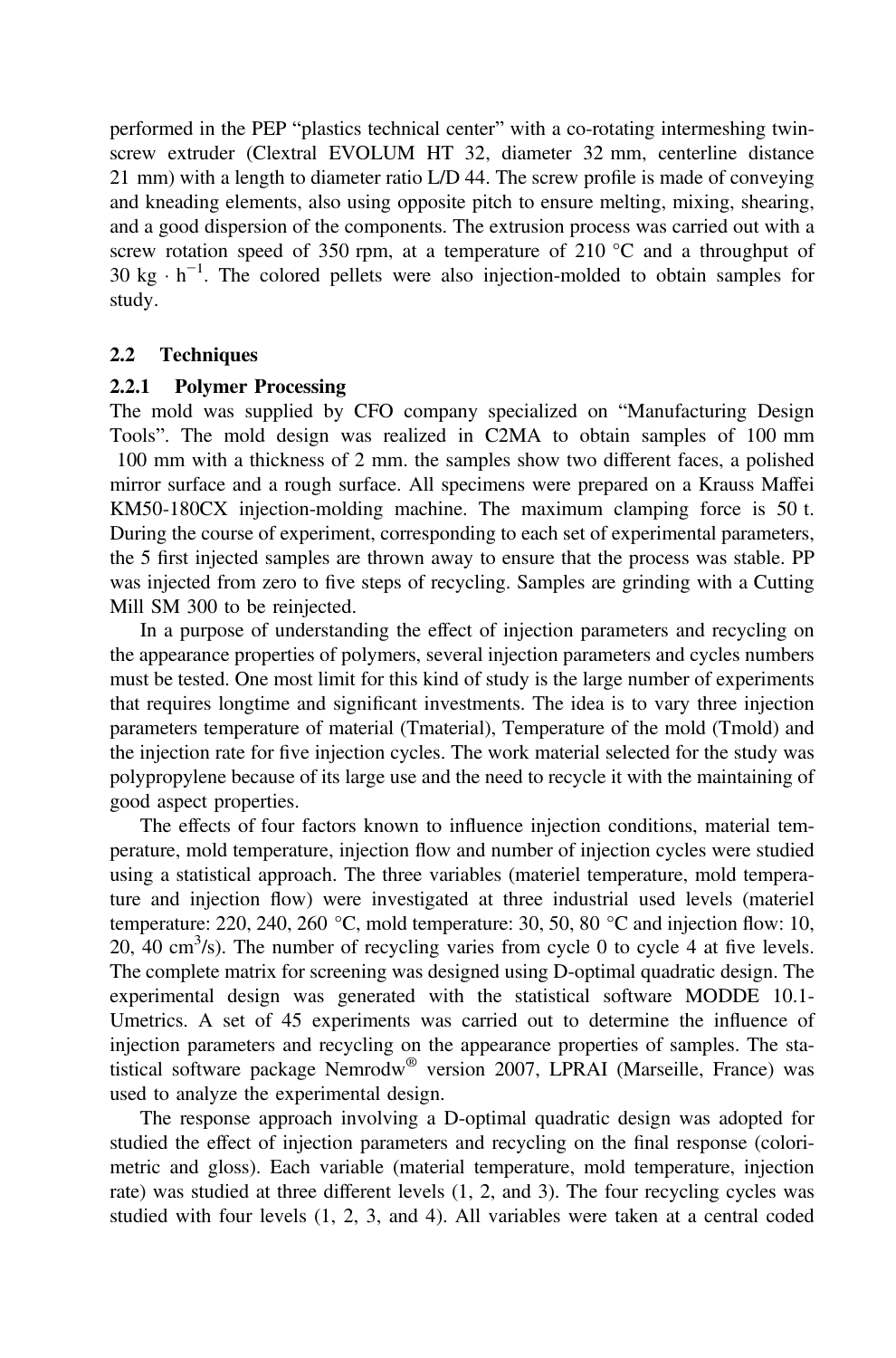value of zero. The minimum and maximum range of variables investigated and the full experimental plan with respect to their actual and coded forms. The analysis of the data was carried out to obtain an empirical model defining the response  $Y(Eq, 1)$ , which is the value of colorimetric  $(L^*, a^*, b^*)$  or gloss (R20, R60, R85).

$$
Y = b_0 + b_{1A} \cdot X_{1A} + b_{1B} \cdot X_{1B} + b_{2A} \cdot X_{2A} + b_{2B} \cdot X_{2B} + b_{3A} \cdot X_{3A} + b_{3B} \cdot X_{3B} + b_{4A} \cdot X_{4A} + b_{4B} \cdot X_{4B} + b_{4C} \cdot X_{4C} + b_{4D} \cdot X_{4D}
$$
 (1)

#### 2.2.2 Colorometric Properties

CIELAB was intended to present a standard, approximately uniform color space which could be used by everyone so that color values could be simply compared. In a uniform color scale, the differences between points plotted in the color space correspond to visual differences between the colors plotted. The L\* axis is the light-dark axis, and thus gives a measure of the relative brightness of the sample ranging from total black  $(L^* = 0)$  to the white  $(L^* = 100)$ . The a<sup>\*</sup> axis is the red-green axis (positive a<sup>\*</sup> = red, negative  $a^*$  = green), and the  $b^*$  axis is the blue-yellow axis (positive  $b^*$  = yellow, negative  $b^* = blue$ ) [15, 12] (Fig. 1).



Fig. 1  $(L^*, a^*, b^*)$  representing CIELab color space

## 3 Results and Discussion

The results of colorimetric responses are analyzed with the statistical software package Nemrodw-version 2007, LPRAI (Marseille, France) and shown respectively in Fig. 2. The reference is taken on the value of the highest level (black bar). The influence of the injection temperature (220, 240 and 260 °C), the mold temperature (30, 50 and 80 °C),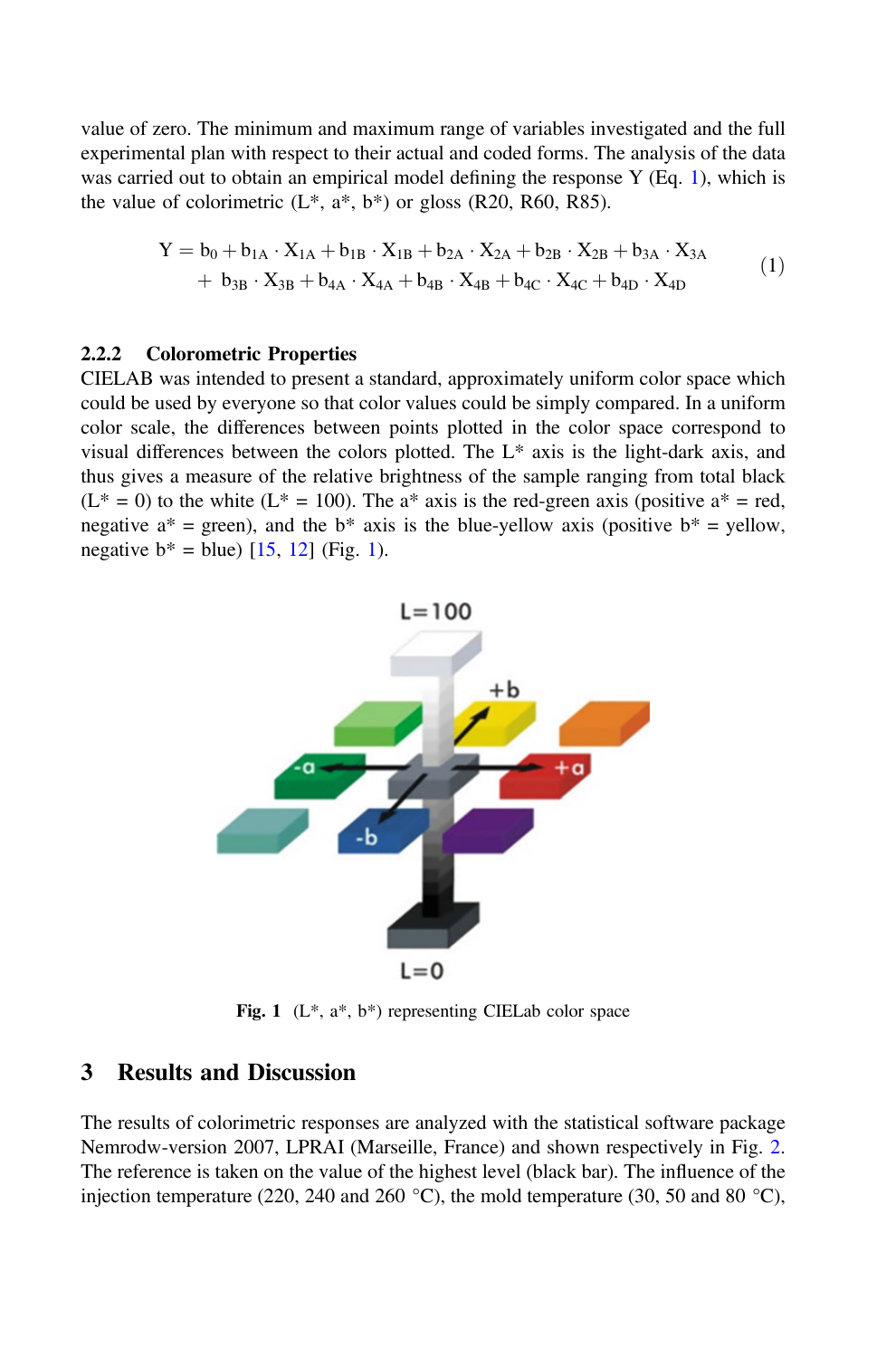the injection rate (10, 20 and 40  $\text{cm}^3\text{/s}$ ) and the number of injection cycle (cycle 0 to cycle 5) on the gloss of different PP samples with grained surface is shown in Fig. 2.



Fig. 2 Graphic representation of the difference in weight of the factors on total effect for the colorimetric response. a L\*, b a\*, c b\*

The colorimetric property depends on variations in injection conditions and number of recycling cycles. Thus, the recycling and material tempera-ture have the most important effect on colorimetric. The variations of colorimetric parameters are obtained by changing the number of cycle and the Table 1.

The appearance properties of the injection molded samples showed that variations in injection parameters and number of cycles had a significant impact on colorimetric.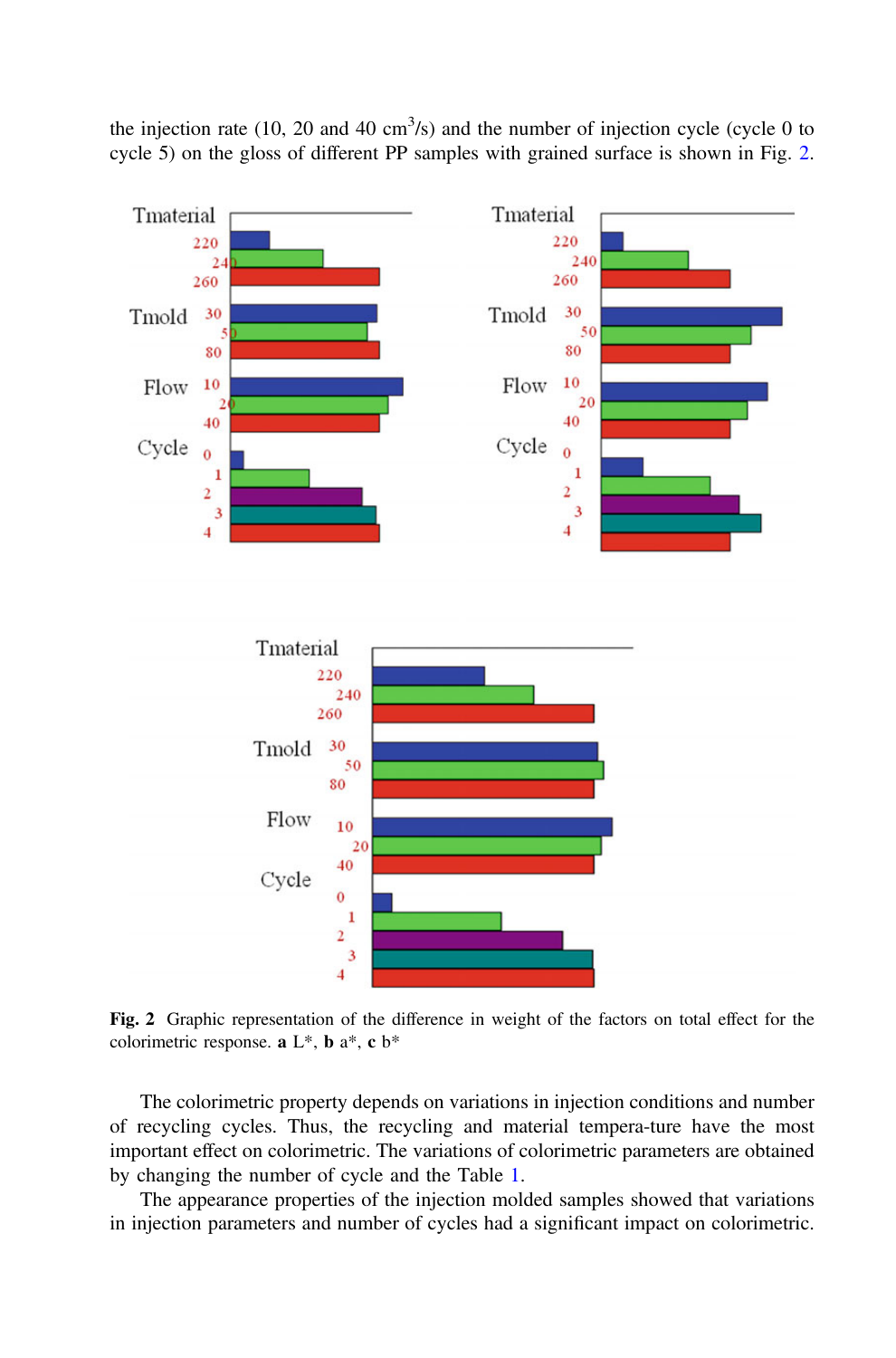|                        | $L^*$          | $a^*$          | h* |
|------------------------|----------------|----------------|----|
| $C$ ycle $0/4$         | 42             | 24             | 57 |
| Cycle 1/4              | 12             | 0              | 13 |
| Cycle 2/4              | $\theta$       | 0              | 1  |
| Cycle 3/4              | $\theta$       | 3              | 0  |
| $T_{\rm mat}$ 220/260  | 35             | 46             | 21 |
| $T_{\rm mat}$ 240/260  | 9              | 7              | 6  |
| $T_{\text{mod}}$ 30/80 | 0              | 11             | 0  |
| $T_{\text{mod}}$ 50/80 | 0              | $\overline{c}$ | 0  |
| Flow 10/40             | $\overline{c}$ | 6              | 0  |
| Flow 20/40             | 0              | 0              | 0  |

Table 1 The effect of injection parameters and number of cycles on the colorimetric (Pareto individual effect from response analyses with Nemrodw)

Generally appearance properties are related to the surface roughness. The differences appearance properties between samples were presumed to arise from the variation in the surface topography in ac-cording to the literature [9, 16].

## 4 Conclusion

The variations of properties due to numerous recycling are in the same range that is observed by changing processing parameters. In fact, the optical properties of recycled parts can be maintained during numerous internal recyclings. The number of cycle and the material temperature are the most important factors changing the colorimetric properties of the material. Thus, the aspect properties of recycled parts can be maintained during numerous internal recycling up to three cycles.

## **References**

- 1. Allen NS, Hardy SJ, Jacobine AF, Glaser DM, Yang B, Wolf D, Catalina F, Navaratnam S, Parsons BJ (1991) Photochemistry and photopolymerization activity of perester derivatives of benzophenone. J Appl Poly Sci 42:1451
- 2. Baccouch Z, Mbarek S, Jaziri M (2017) Experimental investigation of the effects of a compatibilizing agent on the properties of a recycled poly (ethylene terephthalate)/ polypropylene blend. Polym Bull 74:839
- 3. Dalal EN, Natale-Hoffman KM (1999) Color Res Appl 24:369
- 4. Dawkins E, Engelmann P, Horton K, Monfore M (1998) J Inj Mold Technol 1:1
- 5. Donald B, Mathew R (1988) SPE Antec Tech Paper 34:18
- 6. Huff K (1994) Visual assessment and practical colorimetry in the plastic industry. Bayer AG, Leverkusen, Germany
- 7. Hunter RS, Harold RW (1987) The measurement of appearance. Wiley, New York